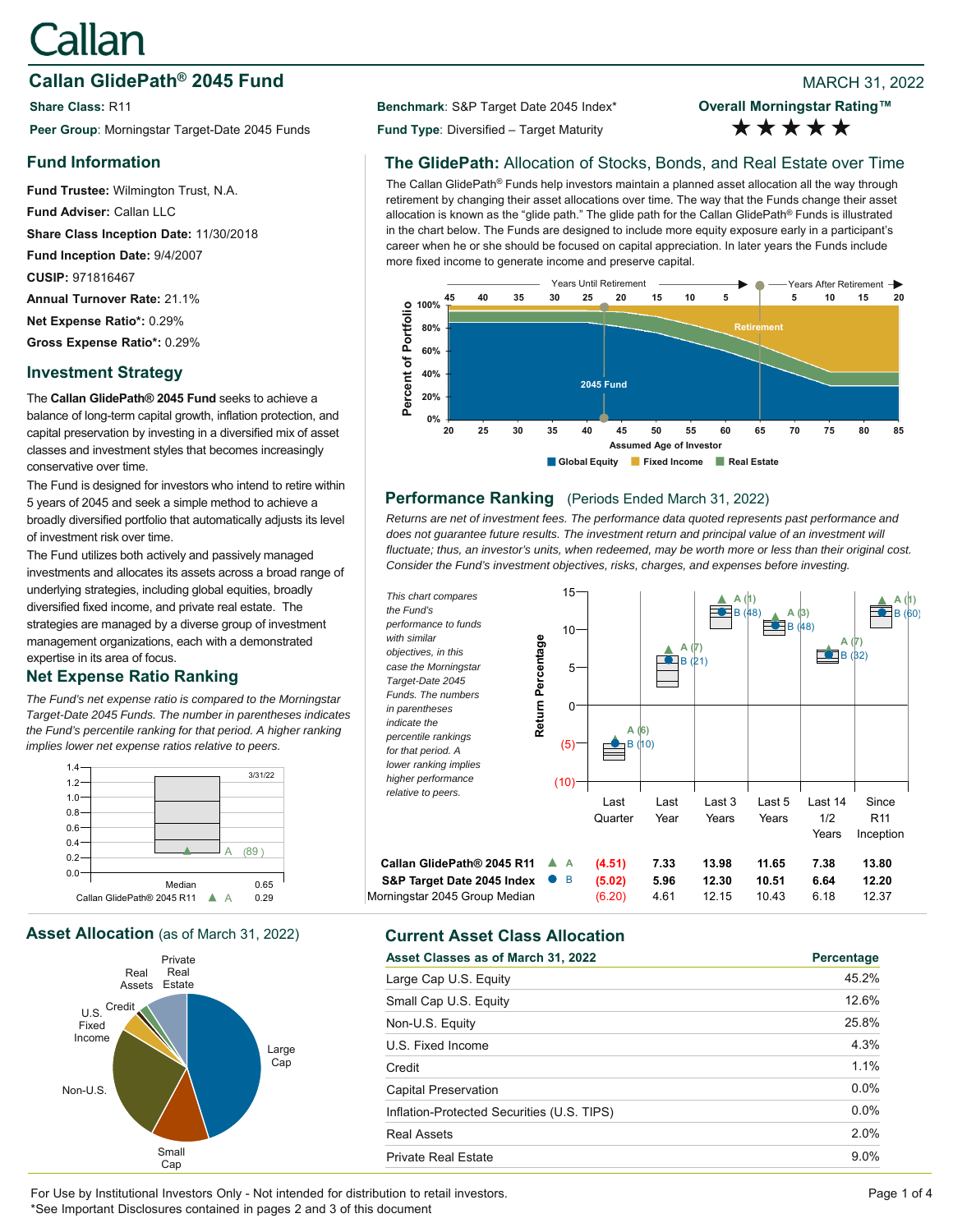#### **General Disclosures**

The Callan GlidePath® 2045 Fund (the "Fund") is part of a collective trust maintained by Wilmington Trust, N.A. (the "Trustee") that invests in underlying mutual fund and collective trust investments (the "Underlying Funds").

The performance data shown represents past performance and should not be considered indicative of future results. Principal value and investment return will fluctuate. An investor's units when redeemed may be worth more or less than the original investment. Fund portfolio statistics change over time. The Fund should not be invested in based solely on age or retirement date, and the stated asset allocation may be subject to change. Investments in the Fund are not insured or guaranteed by any bank, the FDIC, or any other governmental entity.

Participation in the Fund is governed by a Declaration of Trust and terms of the participation materials which must be reviewed and signed by the plan sponsor in order to invest in the Fund.

Neither the Securities and Exchange Commission nor any other regulatory body has approved or disapproved the Fund or passed upon the accuracy or adequacy of this disclosure statement.

Asset allocation exhibits may not add to 100% due to exclusion of cash or rounding.

#### **Fund Legal Structure**

The Fund is part of the Callan Open Architecture Trust, Trusteed by Wilmington Trust N.A. operated by the Trustee. The Trust is advised on a non-discretionary basis by Callan LLC ("Callan"), a registered investment advisor. The Trustee maintains ultimate fiduciary authority over the management of, and investments made in, the Fund. The Fund is not a mutual fund and is not registered as an investment company under the Investment Company Act of 1940, as amended.

#### **Investment Risk**

The Fund may invest in any or all of the following investments, each of which poses its own unique set of risks.

- **Foreign Securities Funds/Emerging Markets Funds:** Funds that invest in foreign securities involve special additional risks. These risks include, but are not limited to, currency risk, political risk, and risk associated with varying accounting standards. Investing in emerging markets may accentuate these risks.
- **Small Cap Funds: Funds that invest in stocks of small companies** involve additional risks. The securities of these companies may be more volatile and less liquid than the securities of larger companies. Smaller companies typically have a higher risk of failure, and are not as well established as larger blue-chip companies. Historically, smaller-company stocks have experienced a greater degree of market volatility than the overall market average.
- **Fixed Income Funds:** Funds that invest in lower-rated debt securities (commonly referred to as junk bonds) involve additional risks because of the lower credit quality of the securities in the portfolio. This may cause possible higher level of volatility and increased risk of default.
- **Funds containing Direct Property Investments or Real Estate Investment Trusts (REITs):** Funds that invest directly in real properties or indirectly through REITs involve special additional risks. These risks include: risks associated with a lack of liquidity during times of stress in the real estate markets; risks associated with valuation standards; risks associated with the financing of the underlying properties; and general risks affecting the real estate market. Historically REITs have experienced a greater degree of market volatility than the overall stock market average.

### **Investment Fees**

The participant will incur management fees, trustee fees, and other operating expenses related to the Fund. Other operating expenses may include, but are not limited to, audit expenses, custody service fees, tax form preparation expenses, legal and other fees.

The participants in the Fund will also incur expenses from the Underlying Funds, which includes management fees, audit fees, trustee fees, and other expenses (the "Acquired Fund Fees and Expenses") in relation to the management of the Underlying Funds. Some of the Acquired Fund Fees and Expenses are expensed directly to the Underlying Funds and are not charged directly to the Fund. They are not direct costs paid by the Fund and are not used to calculate the Fund's net asset value. They have no impact on the costs associated with Fund operations. However, some of the Acquired Fund Fees and Expenses are accrued for in the Fund and therefore directly impact the Fund's net asset value.

The Fund's net expense ratio is 0.29% of net assets. This is an estimated rate. Below is a breakdown of the fees on the Fund. Fee components may not sum to Gross Expense Ratio or Net Expense Ratio due to rounding.

| Callan GlidePath <sup>®</sup> 2045 Fund                          |            |
|------------------------------------------------------------------|------------|
| Management Fee:                                                  | $0.00\%$   |
| Trustee Fee:                                                     | 0.03%      |
| Service Fee:                                                     | $0.00\%$   |
| Other Expenses:                                                  | 0.01%      |
| Acquired Fund Fees and Expenses (Underlying Funds):              | 0.25%      |
| <b>Total Annual Fund Expense Ratio (Gross Expense Ratio):</b>    | 0.29%      |
| Fee Waiver and Expense Reimbursement:                            | $(0.00\%)$ |
| <b>Total Annual Fund Operating Expenses (Net Expense Ratio):</b> | 0.29%      |

"Other Expenses" are based on estimated amounts for the current fiscal year. Callan has agreed to cap Other Expenses at 0.01% of net assets. Without the expense cap, total expenses would be higher. Callan can cease this arrangement at any time.

The example in the following table is intended to explain the ongoing costs of investing in the Fund and to compare these costs with the ongoing costs of investing in other collective funds. The first column provides information about actual account values and actual expenses. The second column provides information about hypothetical account values and hypothetical expenses based on the Fund's actual expense ratio and an assumed rate of return of 5.00% per year before expenses, which is not the Fund's actual return. The hypothetical account values and expenses may not be used to estimate the actual account balance or expenses paid for the period. This example is based on an investment of \$1,000 invested over a full one-year time period.

| Callan GlidePath® 2045 Fund                                                 | <b>Actual</b><br>Value | <b>Hypothetical</b><br>Value <sup>1</sup> |
|-----------------------------------------------------------------------------|------------------------|-------------------------------------------|
| Beginning Account Value -<br>March 31, 2021                                 | \$1,000.00             | \$1,000.00                                |
| Ending Account Value -<br>March 31, 2022 (gross of all fees)                | \$1,076.14             | \$1.050.00                                |
| Expenses paid during the year                                               | \$0.43                 | \$0.42                                    |
| Expenses paid during the year (includes<br>Acquired Fund Fees and Expenses) | \$3.08                 | \$3.00                                    |
| <sup>1</sup> Assuming a 5% return                                           |                        |                                           |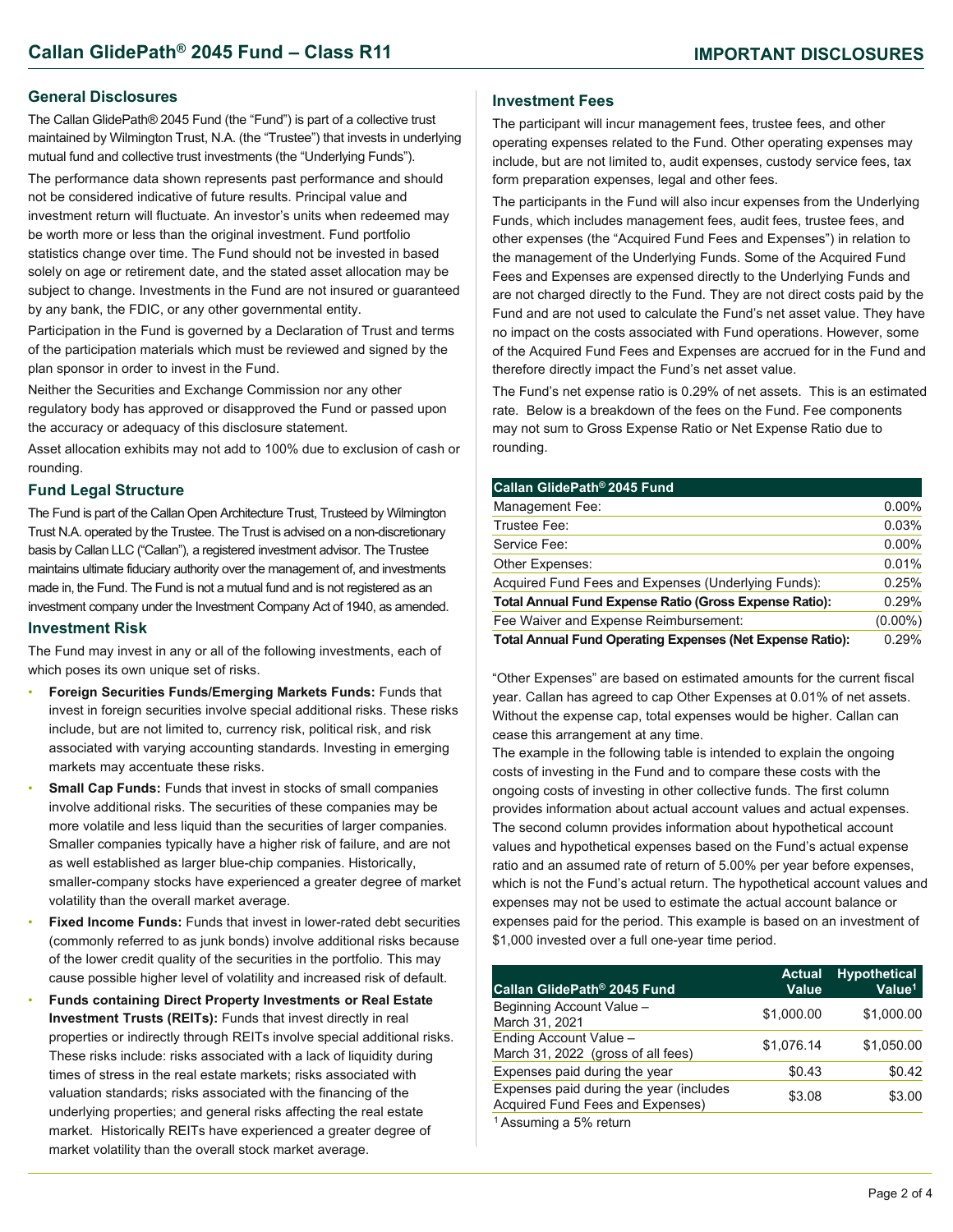# **Underlying Funds**

The Fund is a unitized "fund-of-funds" which means that it is made up of a broad array of Underlying Funds that act as building blocks for the overall portfolio.

The tables below detail the funds employed within each of the asset classes that make up the overall asset allocation for the Fund.

#### **Large Cap U.S. Equity**

| <b>Underlying Fund</b>       | <b>Ticker</b> | <b>Strategy</b>    |
|------------------------------|---------------|--------------------|
| BlackRock Russell 1000       | <b>NA</b>     | Russell 1000 Index |
| <b>Small Cap U.S. Equity</b> |               |                    |

| <b>Underlying Fund</b>                | <b>Ticker</b> | <b>Strategy</b> |
|---------------------------------------|---------------|-----------------|
| <b>BlackRock AlphaTilts Small Cap</b> | <b>BDSKX</b>  | Small Cap Core  |
| Pleiades Small Cap                    | <b>NA</b>     | Small Cap Core  |
| PIMCO StocksPLUS© Small CIT           | <b>NA</b>     | Small Cap Core  |
| BlackRock S&P 600                     | <b>NA</b>     | S&P 600 Index   |

# **Non-U.S. Equity**

| <b>Underlying Fund</b>                  | <b>Ticker</b> | <b>Strategy</b>             |
|-----------------------------------------|---------------|-----------------------------|
| American Funds EuroPacific Growth       | <b>RERGX</b>  | <b>International Equity</b> |
| Dodge & Cox International               | <b>DODFX</b>  | <b>International Equity</b> |
| Marathon-London Global Ex US            | <b>NA</b>     | <b>International Equity</b> |
| Sprucegrove All Country World ex U.S.   | <b>NA</b>     | <b>International Equity</b> |
| <b>DFA Emerging Markets Core Equity</b> | <b>DFCEX</b>  | <b>Emerging Markets</b>     |
| American Century EM                     | <b>NA</b>     | <b>Emerging Markets</b>     |
| Lazard EAFE Small Cap                   | <b>NA</b>     | International Small         |
| <b>BlackRock MSCI EAFE</b>              | NA            | <b>MSCI EAFE Index</b>      |

### **Diversified Real Asset**

| <b>Underlying Fund</b>       | <b>Ticker</b> | <b>Strategy</b>            |
|------------------------------|---------------|----------------------------|
| <b>BBH TIPS</b>              | <b>NA</b>     | U.S. TIPS                  |
| Lazard Global Infrastructure | <b>GLIFX</b>  | Infrastructure             |
| <b>GMO Resources Fund</b>    | <b>GAAHX</b>  | Natural Resources          |
| DFA Global Real Estate       | <b>DFGEX</b>  | Global REITs               |
| <b>Prudential PRREF II</b>   | <b>NA</b>     | <b>Private Real Estate</b> |
| Principal US Property Fund   | <b>NA</b>     | <b>Private Real Estate</b> |

| <b>U.S. Fixed Income</b>                                             |               |                              |
|----------------------------------------------------------------------|---------------|------------------------------|
| <b>Underlying Fund</b>                                               | <b>Ticker</b> | <b>Strategy</b>              |
| <b>BlackRock Total Return</b>                                        | <b>NA</b>     | Core Plus Bond               |
| <b>FIAM Core Plus Commingled</b>                                     | <b>NA</b>     | Core Plus Bond               |
| Loomis Core Disciplined Alpha                                        | <b>NA</b>     | Core Bond                    |
| BlackRock U.S. Debt Index                                            | NA.           | <b>Blmberg Aggregate Idx</b> |
| <b>Credit</b><br><b>Underlying Fund</b>                              | <b>Ticker</b> | <b>Strategy</b>              |
| AllianceBernstein                                                    | <b>AGDZX</b>  | High Income                  |
| MacKay Shields                                                       | NA.           | High Yield Bond              |
| Prudential                                                           | NA.           | High Yield                   |
| Voya Senior Loan                                                     | NA.           | Senior Loan                  |
| <b>Capital Preservation</b>                                          |               |                              |
| <b>Underlying Fund</b>                                               | <b>Ticker</b> | <b>Strategy</b>              |
| <b>Galliard Stable Return</b>                                        | <b>NA</b>     | Stable Value                 |
| BlackRock 1-3 Year Gov/Cred Index                                    | <b>NA</b>     | Short Term Bond              |
| Inflation Protected Securities (U.S. TIPS)<br><b>Underlying Fund</b> | <b>Ticker</b> | <b>Strategy</b>              |

Brown Brothers Harriman Inflation-Idx NA U.S. TIPS

### **Performance**

Total return performance reflects all investment fees, Trustee fees, capital gains, income, dividends, and any applicable expenses incurred in the operation of the Fund. Prior to inception of Class R11 (11/30/2018) performance shown reflects the fund's oldest share class, Class MO. The primary benchmark shown for the Fund is the S&P Target Date 2045 Index. The index automatically adjusts its asset allocation over time to reflect reductions in potential risk as an investor's target date approaches. The Fund's portfolio may differ significantly from the securities in the index.

The peer group shown for the Fund is the Morningstar Target-Date 2045 Funds. The Morningstar Target-Date 2045 Funds universe contains target-date portfolios that provide diversified exposure to stocks, bonds, and cash for those investors who have a specific date in mind (in this case, the years 2041-2045) for retirement. These portfolios aim to provide investors with an optimal level of return and risk, based solely on the target date. Management adjusts the allocation among asset classes to more-conservative mixes as the target date approaches, following a preset glide path. A target-date portfolio is part of a series of funds offering multiple retirement dates to investors.

The Fund's performance and net expense ratio is ranked against this Morningstar universe for comparison purposes only.

### **About the Fund's Sub-Advisor**

Founded in 1973, Callan is one of the largest independently-owned investment management and consulting firms in the United States. Headquartered in San Francisco, with offices across the country, Callan provides research, education, decision support, and advice to institutional investors representing approximately \$2 trillion in total assets.